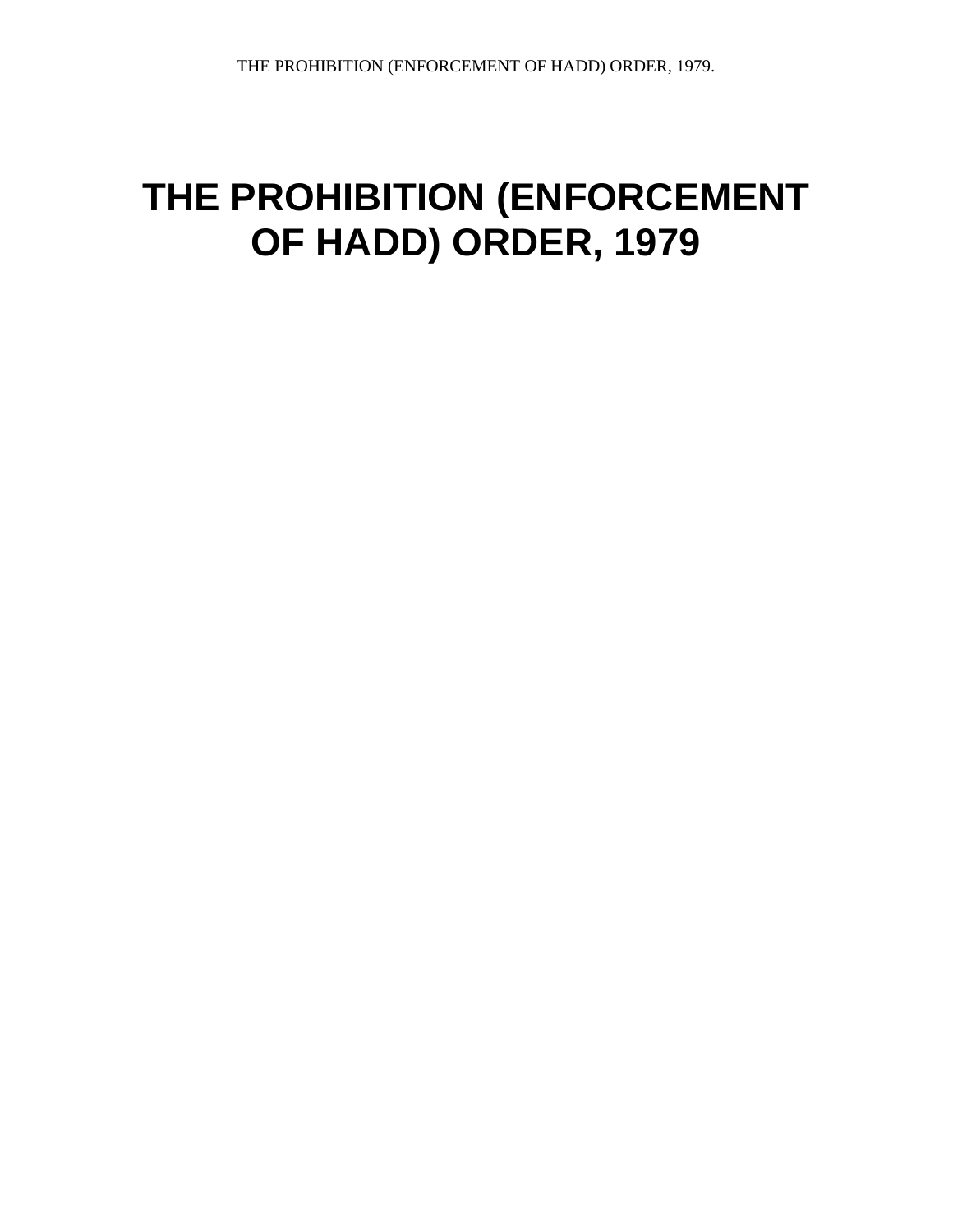## **THE PROHIBITION (ENFORCEMENT OF HADD) ORDER, 1979.**

#### **President's Order No. 4 of 1979**

#### **February 9th, 1979**

WHEREAS it is necessary to modify the existing law relating to prohibition of intoxicants so as to bring it in conformity with the Injunctions of Islam as set out in The Holy Quran and Sunnah;

Now, THEREFORE, in pursuance of the Proclamation of the fifth day of July, 1977, read with the Laws (Continuance in Force), Order, 1977 (C.M.L.A. Order No. l of 1977), and in exercise of all powers enabling him in that behalf, the President and Chief Martial Law Administrator is pleased to make the following Order: -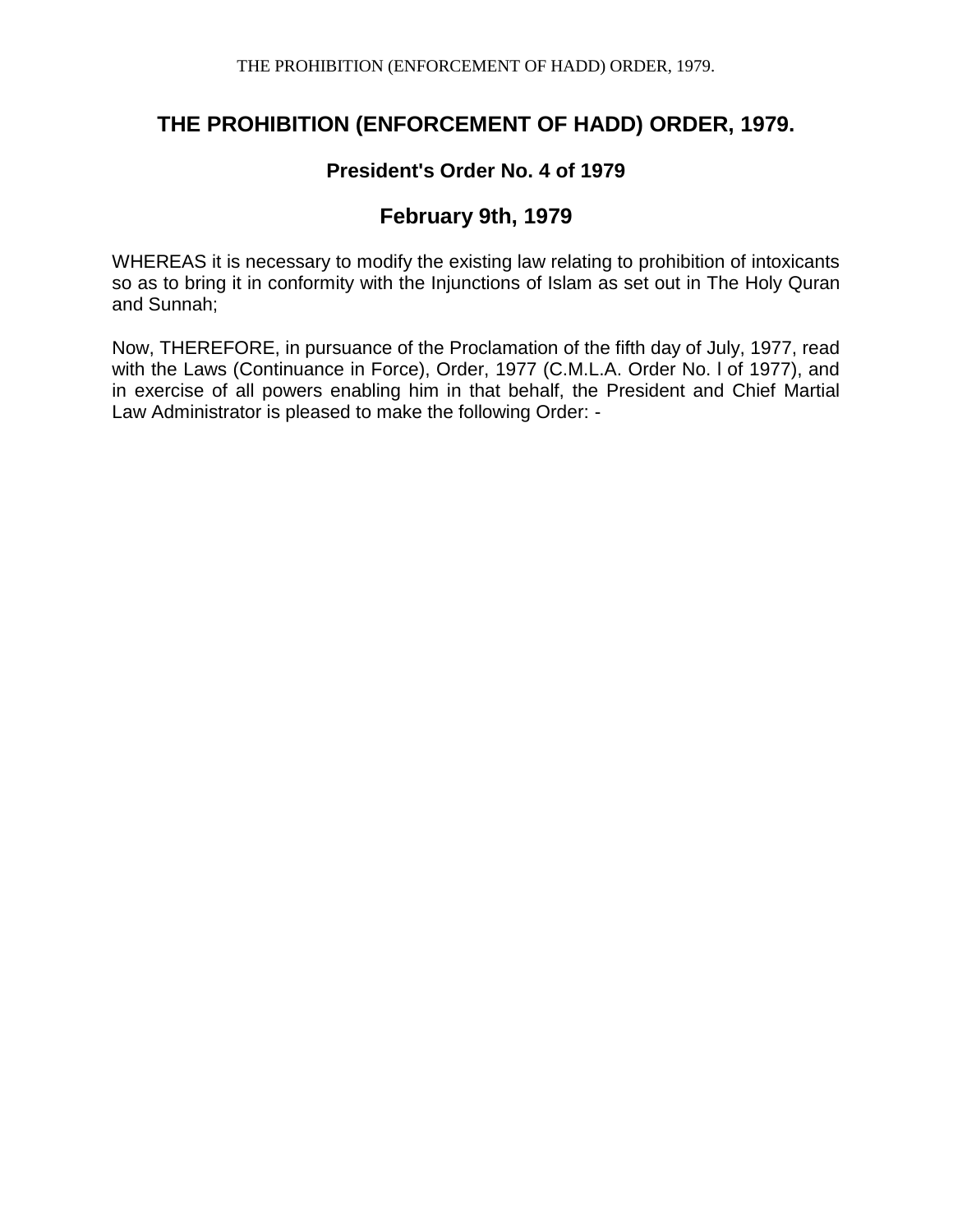## **CHAPTER I**

#### **PRELIMINARY**

#### **1. Short title, extent and commencement.**

(1) This Order may be called the Prohibition (Enforcement of Hadd) Order, 1979.

(2) It extends to the whole of Pakistan.

(3) It shall come into force on the twelfth day of Rabi-ul-Awwal, 1399 Hijri that is, the 10th day of February 1979.

## **2. Definitions.**

In this Order, unless there is anything repugnant in the subject or context, -

- (a) "adult" means a person who has attained the age of eighteen years or puberty;
- (b) "authorized medical officer" means a medical officer, however designated, authorized by the Provincial Government;
- (c) "bottle" or "bottling" means to transfer intoxicating liquor from a cask or other vessel to a bottle, jar, flask, pot or similar receptacle for the purpose of sale, whether any process of manufacture be employed or not and includes rebottling;
- (d) "buy" or "buying" includes any receipt by way of gift or otherwise;
- (e) "Collector" means any person appointed under this Order to exercise or perform all or any of the powers of functions of a Collector under this Order;
- (f) "hadd" mean punishment ordained by the Holy Quran or Sunnah;
- (g) "intoxicant" means an Article specified in the Schedule and includes intoxicating liquor and other Article or any substance which the Provincial Government may, by notification in the official Gazette, declare to be an Intoxicant for the purposes of this Order;
- (h) "intoxicating liquor" includes toddy, spirits of wine, wine, beer and all liquids consisting of or containing alcohol normally used for purposes of intoxication, but does not include a solid intoxicant even if liquefied;
- (i) "manufacture" includes every process, whether natural or artificial, by which any intoxicant is produced, prepared or blended, and also re-distillation any every process for the rectification of intoxicating liquors;
- (j) "place" includes a house, shed, enclosure, building, shop, tent, vehicle, vessel and aircraft;
- (k) "prohibition Officer" means the Collector or any officer appointed or invested with powers under Article 21;
- (l) "public place" means a street, road, thoroughfare, park, garden or other place to which the public have free access and includes a hotel, restaurant, motel, mess and club, but does not include the residential room of a hotel in the occupation of some person;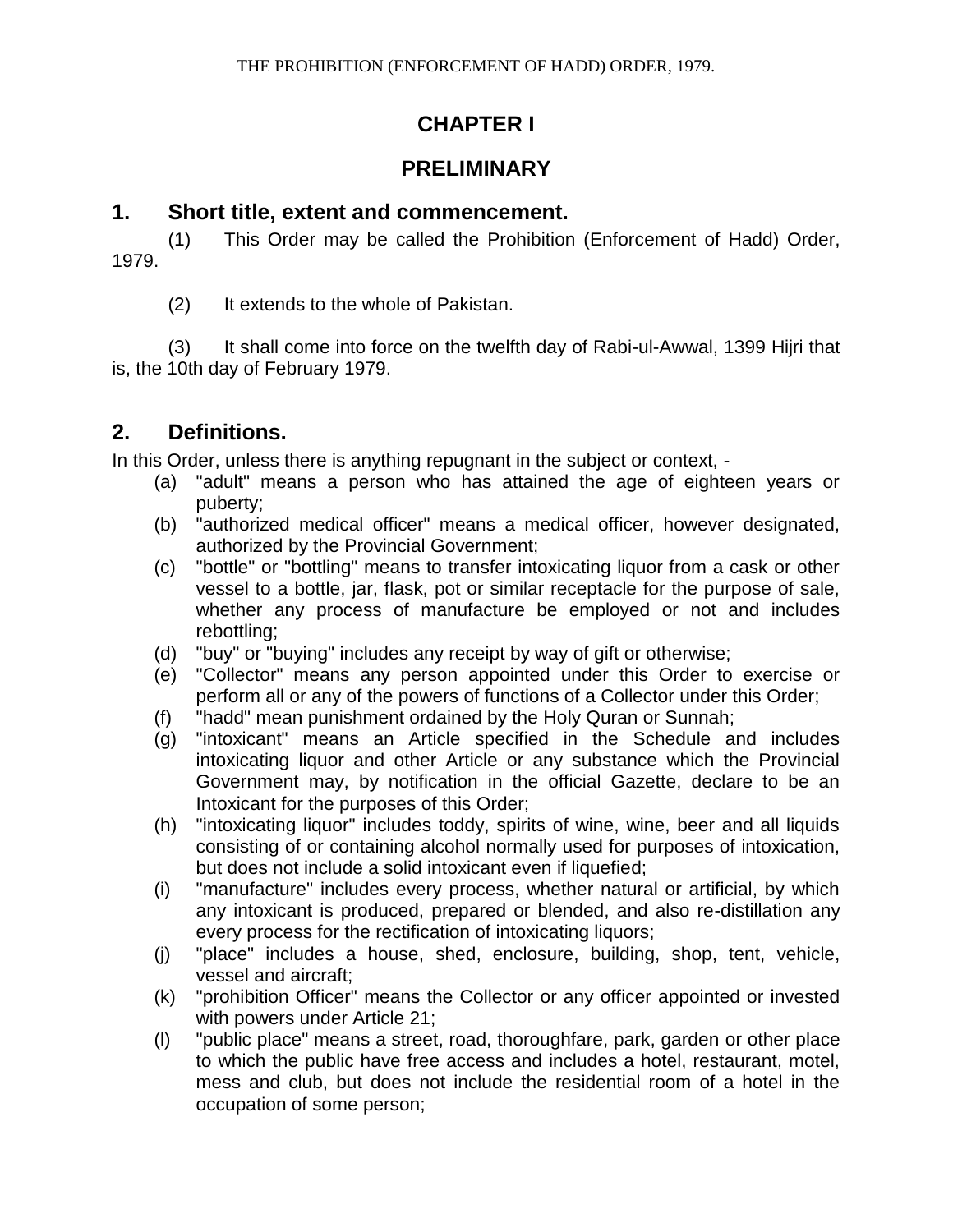- (m) "rectification" includes every process whereby intoxicating liquor are purified, coloured or flavored by mixing any material therewith;
- (n) "sale" or "selling" includes any transfer by way of gift or otherwise;
- (o) "tazir" means any punishment other than hadd; and
- (p) "transport" means to move from one place to another.

## **CHAPTER II**

## **PROHIBITION AND PENALTIES**

## **3. Prohibition of manufacture, etc, of intoxicants.**

- $1$ [(1) Subject to the provisions of clause (2) whoever
	- (a) import, exports, transports, manufactures or processes any intoxicant; or
	- (b) bottles any intoxicant; or
	- (c) sells or serves any intoxicant; or
	- (d) allows any of the acts aforesaid upon premises owned by him or in his immediate possession;

shall be punishable with imprisonment of either description for a term, which may extend to five years and with whipping not exceeding thirty stripes, and shall also be to fine.]

 $\int$ <sup>2</sup>[(2) Whoever -

- (i) imports, exports, transports, manufactures, or traffics in, opium or coca leaf or opium or coca derivatives; or
- (ii) finances the import, export, transport, manufacture, or trafficking of, opium or coca leaf or opium or coco derivatives;

shall be punishable with imprisonment for life or with imprisonment, which is not less than two years and with whipping not exceeding thirty stripes, and shall also be liable to fine.]

**4. Owning or possessing intoxicant:** Whoever owns, possesses or keeps in his custody any intoxicant shall be punished with imprisonment of either description for a term, which may extend to two years, or with whipping not exceeding thirty stripes, and shall also be liable to fine:

**Provided** that nothing contained in this Article shall apply to a non-Muslim foreigner or to a non-Muslim citizen of Pakistan who keeps in his custody at or about the time of a ceremony prescribed by his religion a reasonable quantity of intoxicating liquor for the purpose of using it as a part of such ceremony:

3 [**Provided** further that if the intoxicant in respect of which the offence is committed is heroin, cocaine,  ${}^{4}$ []<sup>4</sup> opium or coca leaf, and the quantity exceeds ten grams in the case of heroin or cocaine or one kilogram in the case of  $5$ [] $5$  opium or coca leaf, the offender shall be punishable with imprisonment for life or with imprisonment which is not less than two years and with whipping not exceeding thirty stripes, and

 $\overline{a}$ <sup>1</sup> Inserted by Prohibition (Enforcement of Hadd) (Amendment) Order, 1983 (P.O. No. 12 of 1983).

<sup>&</sup>lt;sup>2</sup> Inserted by Prohibition (Enforcement of Hadd) (Amendment) Order, 1983 (P.O. No. 12 of 1983).

<sup>&</sup>lt;sup>3</sup> Inserted by Prohibition (Enforcement of Hadd) (Amendment) Order, 1983 (P.O. No. 12 of 1983).

<sup>&</sup>lt;sup>4</sup> The following was omitted by Act VI of 1994 : "raw".

<sup>&</sup>lt;sup>5</sup> The following was omitted by Act VI of 1994 : "raw".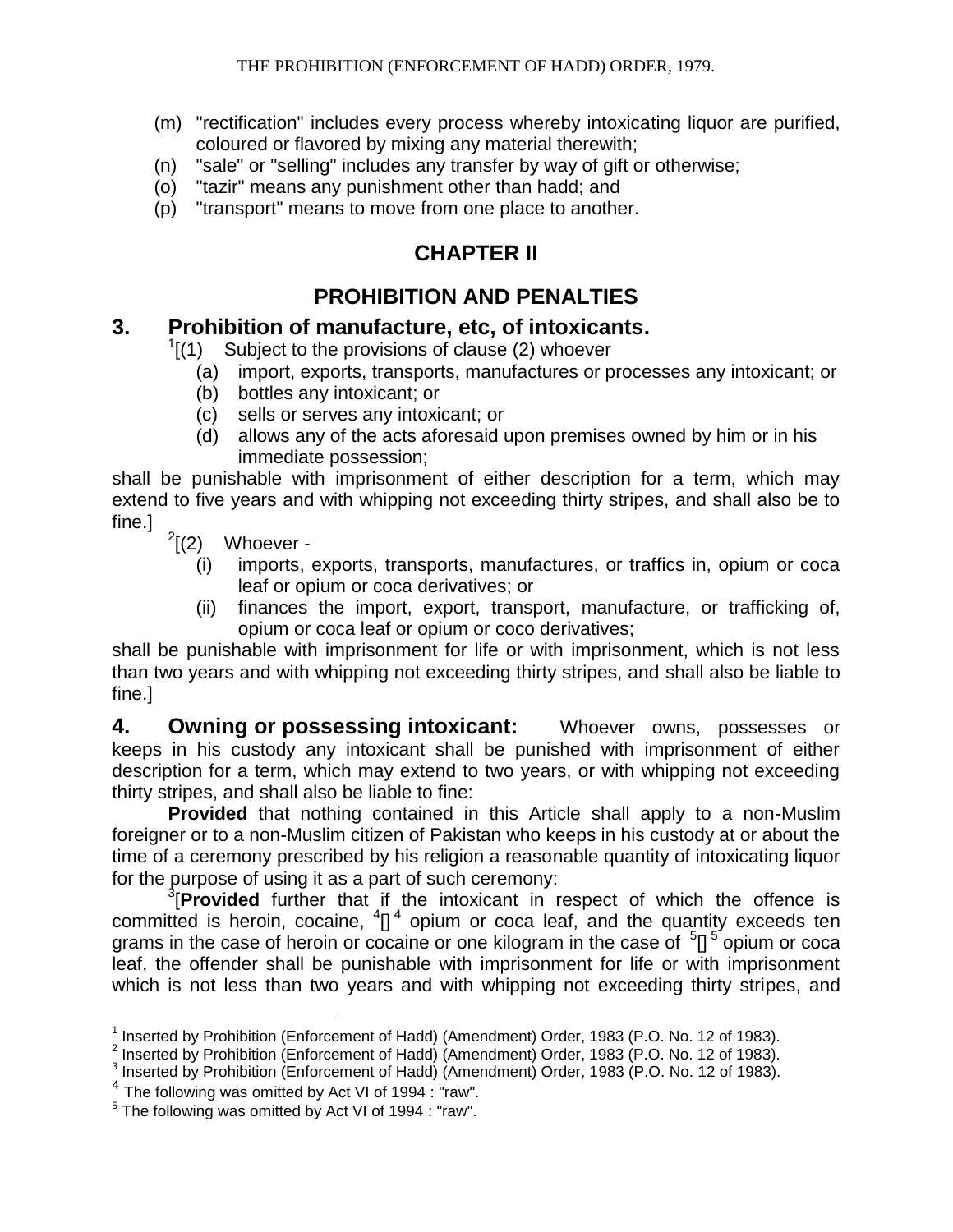shall also be liable to fine.] $<sup>3</sup>$ </sup>

**5. Article 3 or Article 4 not to apply to certain acts:** Nothing contained in Article 3 or Article 4 shall apply to any act done under, and in accordance with, the provision of this Order, or the terms of any rule, notification, order or license issued there under.

**6. Drinking:** Whoever, intentionally and without ikrah or iztirar, takes an intoxicant by any means whatsoever, whether such taking causes intoxicant or not, shall be guilty of drinking.

Explanation. - In this Article,-

(a) "ikrah" means putting any person in fear of injury to the person, property or honour of that or any person ;and

(b) "iztirar" means a situation in which a person is in apprehension of death due to extreme hunger or thirst or serious illness.

## **7. Two Kinds of drinking.**

Drinking may be either drinking liable to hadd or drinking liable to tazir.

**8. Drinking liable to hadd:** Whoever being an adult Muslim takes intoxicating liquor by mouth is guilty of drinking liable to hadd and shall be punished with whipping numbering eighty stripes.

**Provided** that punishment shall not executed unless it is confirmed by Court to which an appeal from the order of conviction lies; and, until the punishment is confirmed and executed, the convict shall, subject to the provisions of the code of criminal procedure, 1898, relating to the grant of bail or suspension of sentence, be dealt with in the same manner as if sentenced to simple imprisonment.

**9. Proof of drinking liable to hadd:** The proof of drinking liable hadd shall

be in one of the following forms, namely:-

- (a) the accused makes before a court of competent jurisdiction a confession of commission of drinking liable to hadd; and
- (b) at least two Muslim adult male witness, about whom the court is satisfied, having regard to the requirement of tazkiyah al-shuhood, that they are truthful persons and abstain from major sins (kabair), give evidence of the accused having committed the offence of drinking liable to hadd.

**Explanation.**- In this Article, tazkiyah al-shuhood means the mode of inquiry adopted by a court to satisfy itself as to the credibility of a witness.

**10. Cases in which hadd shall not be enforced:**(1) Hadd shall not be enforced in the following cases, namely:-

- (a) when drinking is proved only by the confession of the convict but he retracts his confession before the execution of hadd; and
- (b) when drinking is proved by testimony, but before the execution of hadd, any witness resiles from his testimony so as to reduce the number of witness to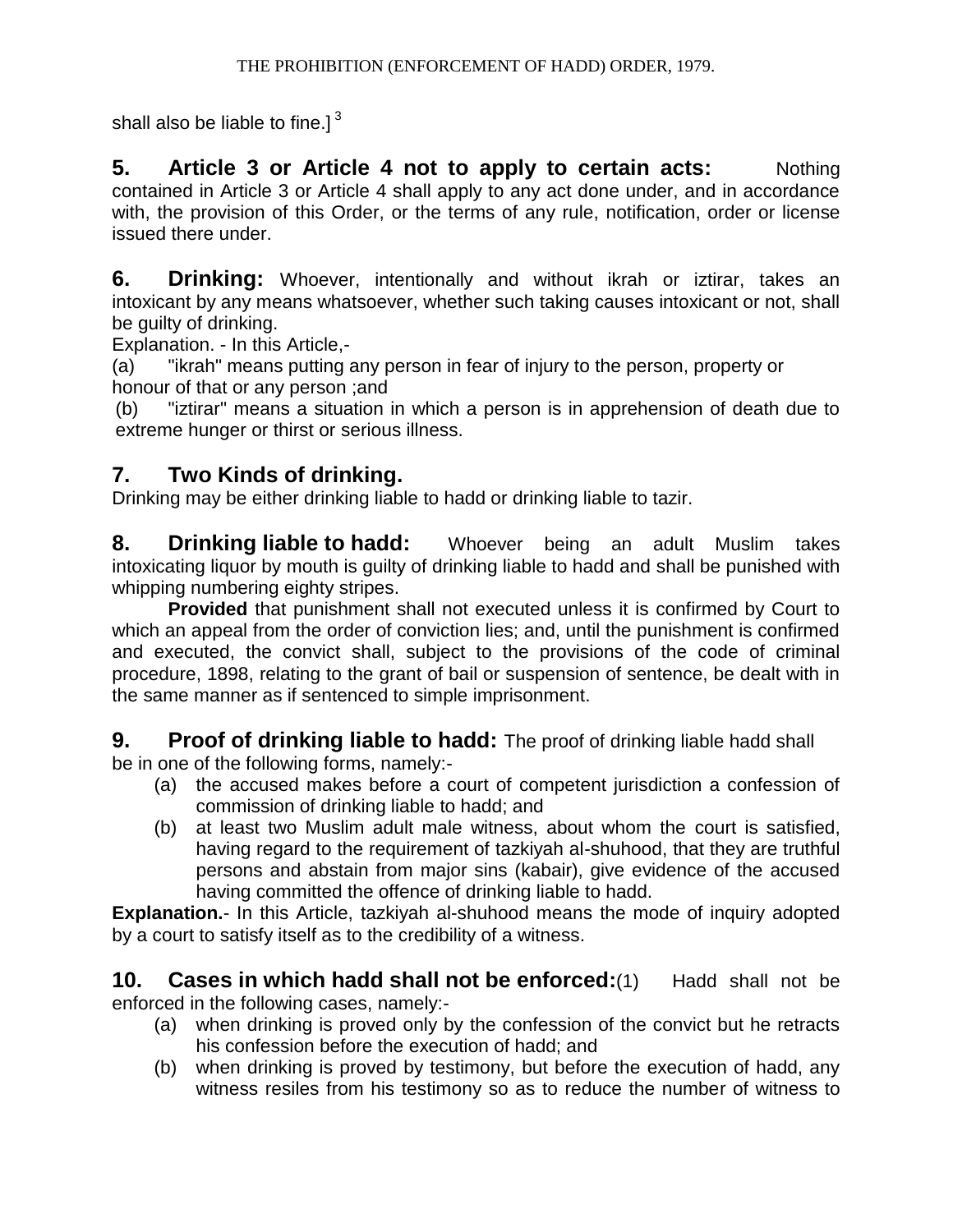less than two.

(2) In a case mentioned in clause (1), the Court may order retrial in accordance with the Code of Criminal Procedure, 1898.

## **11. Drinking liable to tazir:** Whoever-

- (a) being a Muslim, is guilty of drinking, which is not liable to hadd under Article 8 or which proof in either of the forms mentioned in Article 9 is not available and the court is that the offence stands proved by the evidence on the record;
- (b) being a non-Muslim citizen of Pakistan, is guilty of drinking, expect as a part of a ceremony prescribed by his religion; or
- (c) being a non-Muslim who is not a citizen of Pakistan, is guilty of drinking at a public place;

shall be liable to tazir and shall be punished with imprisonment of either description for a term which may extend to three years or with whipping not exceeding thirty stripes, or with both.

**12. Arrest on suspicion of violation of Article 8 or Article 11:** (1) No police officer shall detain or arrest any person on suspicion that he has taken an intoxicant in violation of Article 8 or Article 11 unless he has asked such person to accompany him to an authorised medical officer for examination and such person either refuses to so accompany him or, having been examined by the medical practitioner, is certified by him to have taken an intoxicant.

(2) Whoever contravenes the provisions of clause (1) shall be punishable with imprisonment for a term, which may extend to six months, or with fine, which may extend to five hundred rupees, or with both.

**13. Punishment for vexatious delay:**Any officer or person exercising powers under this order who vexatiously and unnecessarily delays forwarding to a prohibition officer any person arrested or any Article seized under this order shall be punishment with fine which fine which may extend to one thousands rupees.

**14. Things liable to confiscation:** In any case in which an offence has been committed under this Order, the intoxicant, still, utensil, implement or apparatus in respect or by means of which the offence has been committed shall be liable to confiscation along with the receptacles, packages, covering, animals, vessels, carts or other vehicles, used to hold or carry the same.

**15. Confiscation how ordered:** (1) In any case involving liable to confiscation under this Order, the Court deciding the case may order such confiscation despite the acquittal of the person charged.

(2) When an offence under this Order has been committed but the offender is not known or cannot be found, or when anything liable to confiscation under the Order and not in the possession of any person cannot be satisfactorily accounted for, the case shall be inquired into and determined by the collector or other Prohibition Officer in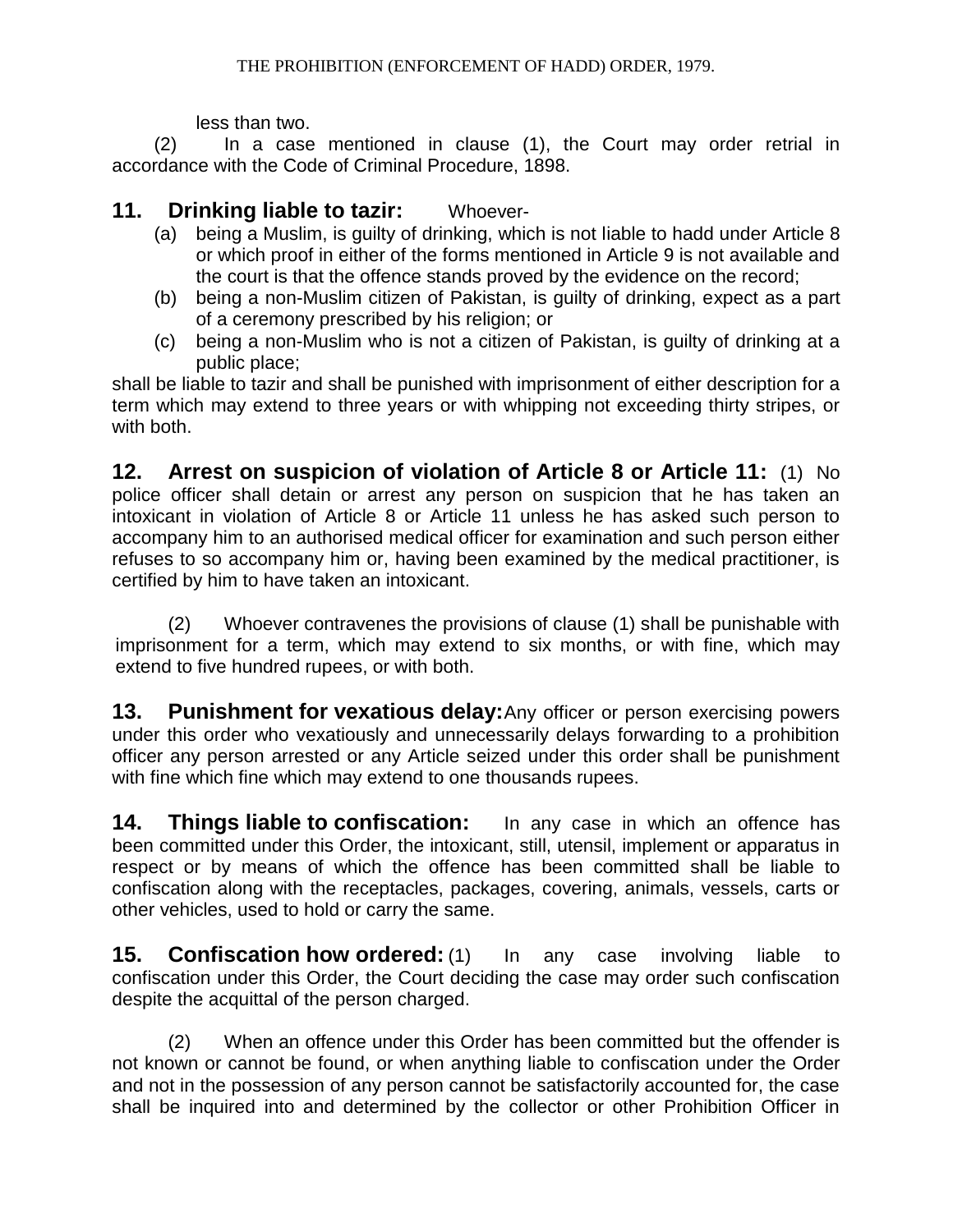charge of the District or any other officer authorised by the Provincial Government in this behalf, who may order such confiscation:

**Provided** that no such order shall be made until the expiration of fifteen days from the date of seizure of the things intended to be confiscated or without hearing the persons, if any, claiming any right thereto, and evidence, if any which they produce in support of their claims.

**16. Cognizance of certain offences:** (1) The following offences shall be cognizable, namely:-

(a) an offence punishable under Article 3; and

(b) an offence punishable under Article 4, Article 8 or Article 11, if committed at a public place.

(2) No Court shall take cognizance of an offence punishable under-

(a) Article 12 or Article 13, save on a complaint made by the person in respect of whom the offence has been committed; and

(b) Article 20, save on a complaint made by, or under the authority of, a Prohibition Officer.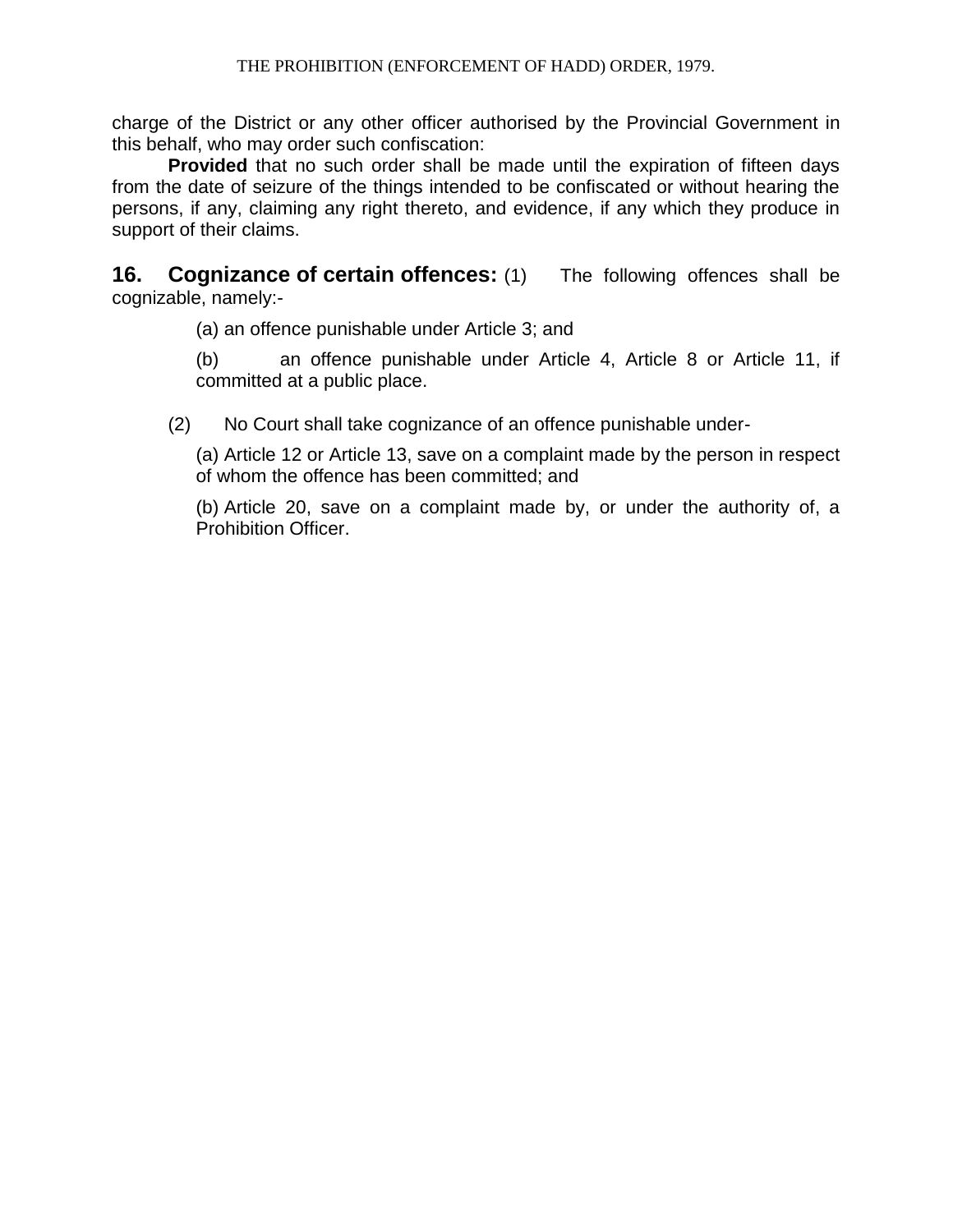## **CHAPTER III**

## **LICENCES FOR MEDICAL OR SIMILAR OTHER PURPOSES**

## **17. Licences for bona fide medicinal or other purposes:** The

Provincial Government or, subject to the Provincial Government, the Collector, may issue licenses to any person in respect of any institution, whether under the management of Government or not,-

- (a) for the manufacture, import, transport, sale or possession of any intoxicant or Article containing intoxicant liquor on the ground that such intoxicant or Article is required by such person in respect of such institution for a bona fide medicinal, scientific, industrial or similar other purposes or for consumption by non-Muslim citizen of Pakistan as a part of a religious ceremony or by a non-Muslim foreigner; or
- (b) for the export of any intoxicant liquor.

18. **Forms and conditions of Licences:** Every license issued under this order shall- (a) be granted on payment of such fee, if any, for such period and on such condition; and (b) be in such form and contain such particulars, as the Provincial Government may direct, either generally or in any particular case.

**19. Power to cancel or suspend Licences:** (1) The Collector may cancel or suspend a licence-

- (a) if any fee payable by the holder thereof be not duly paid; or
- (b) in the event of any breach by the holder thereof or by his servant or by any one acting with his express or implied permission on his behalf of any of the terms or condition of the licence.
- (2) The collector shall cancel a licence if- or
- (a) the holder thereof is convicted of any offence under this order;
- (b) the purposes for which the licence is granted cease to exist.

(3) as and when any licence is cancelled under clause (1) or clause (2), the holder thereof shall at once declare to the Collector the stock of intoxicating liquor or Articles containing such liquor lying with him, and dispose of stock to such authorised person as the Collector may specify.

**20. Penalty for the breach of condition of licence:** In the event of any breach by the holder of a licence, or by his servant or by one acting with his expert or implied permission on his behalf, of any of the terms and conditions of the licence, such holder shall, in addition to the cancellation or suspension of the licence and in addition to any other punishment to which he may be liable under this Order, be punishable with imprisonment  $6$ [for life or with imprisonment which is not less than two years]  $1$  and with fine, unless proves that he exercised allude diligence to prevent such breach, and any such person who commits any breach shall, whether he acts with or without the

 6 Inserted by Prohibition (Enforcement of Hadd) (Amendment) Order, 1983 (P.O. No. 12 of 1983).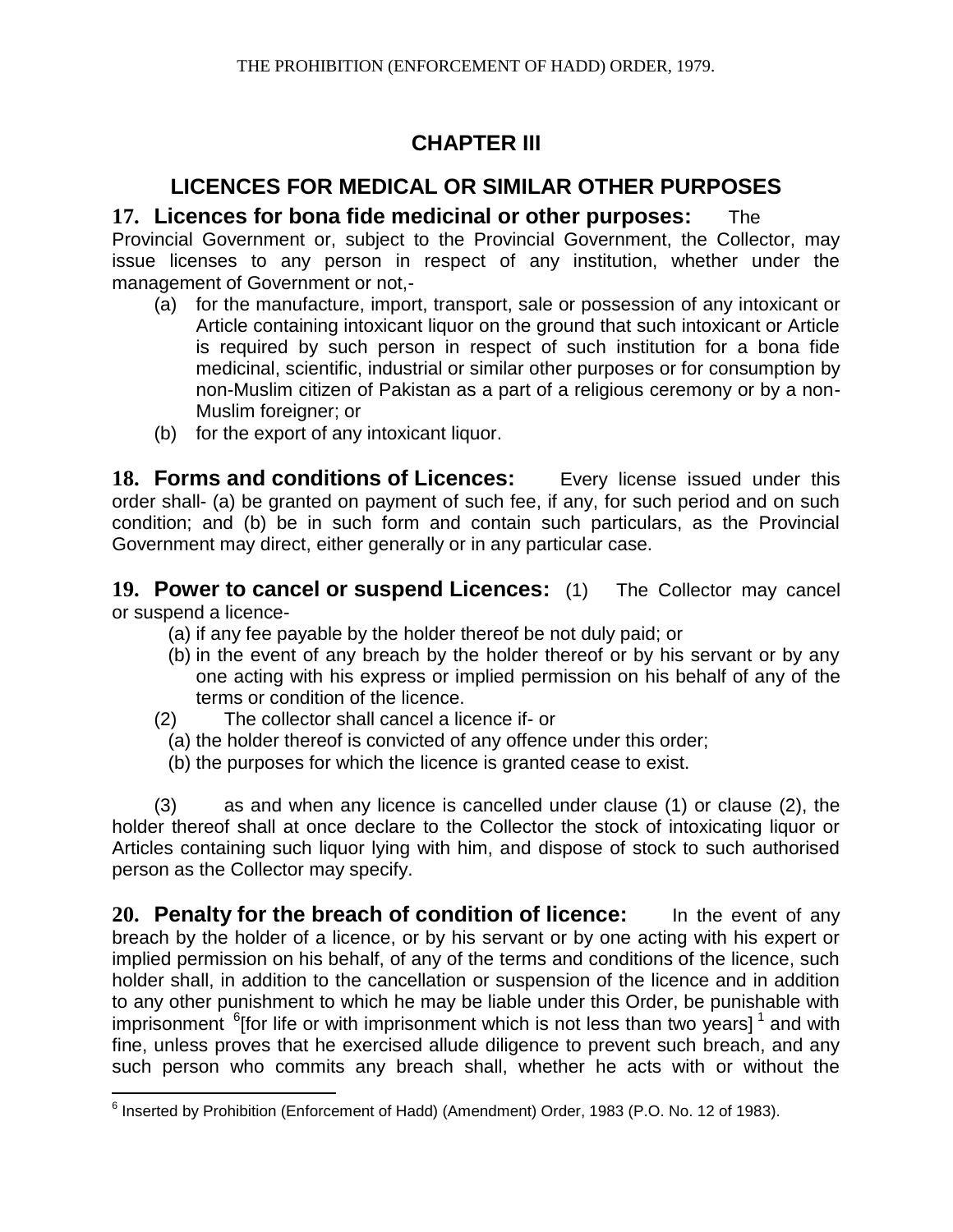permission of the holder of the licence also be liable to same the punishments.

## **CHAPTER IV**

## **ESTABLISHMENT AND CONTROL**

**21. Appointment of officers:** The Provincial Government may, from time to time , by notification in the official Gazette,-

- (a) appoint an officer to exercise all the powers of a Collector under this Order in any area specified in the notification and to have the control of the administration of the provisions of this Order in such area;
- (b) appoint officers with such designation, powers and duties as the Provincial Government may think fit to assist the Collector or other Prohibition Officer; and
- (c) delegate to any Prohibition Officer all or any of its powers under this Order.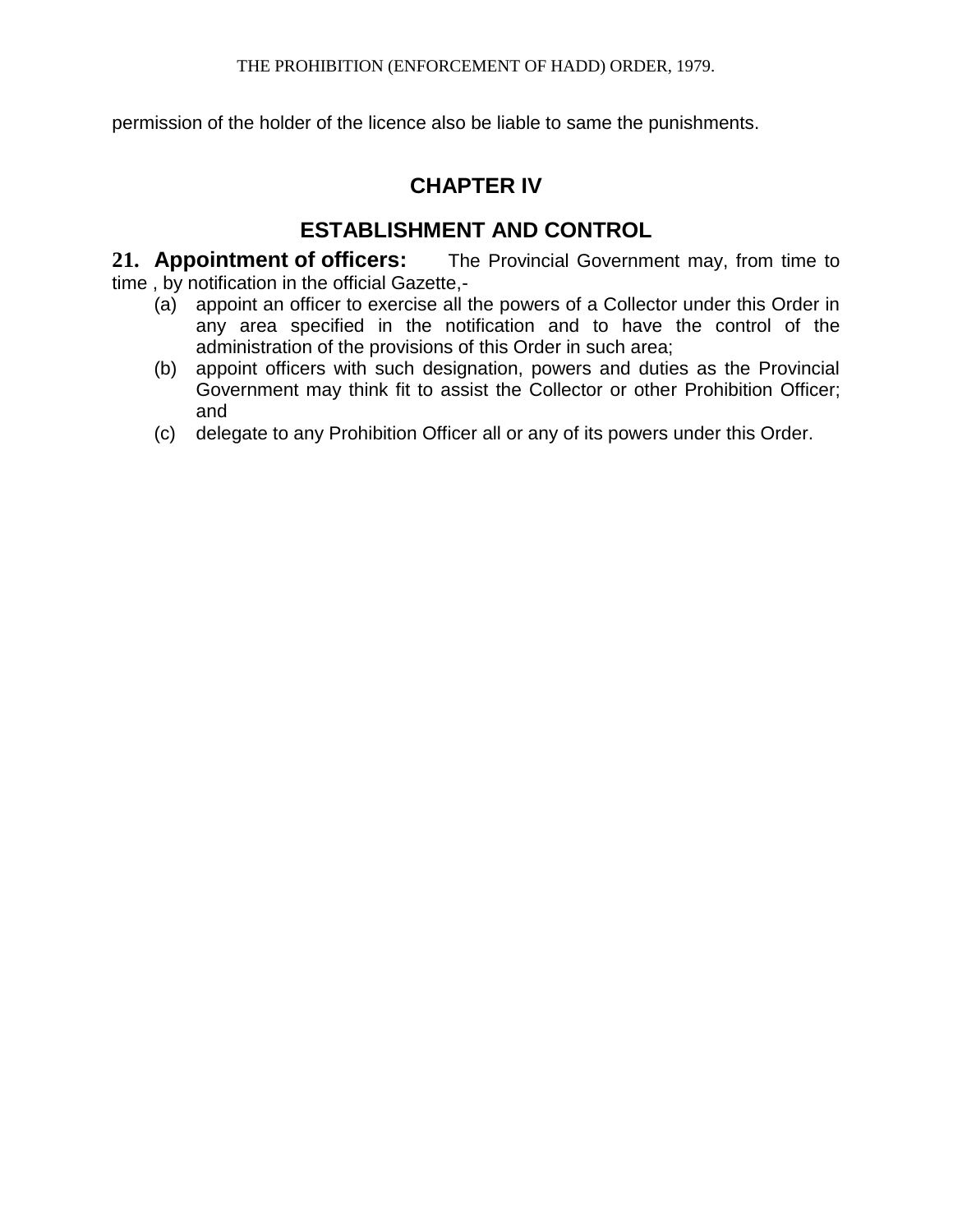## **CHAPTER V**

## **POWERS, DUTIES AND PROCEDURE OF OFFICERS, ETC.**

**22. Issue of search warrant:** (1) If any Collector, Prohibition Officer or Magistrate, upon information obtained and after such inquiry as he thinks necessary, has reason to believe that an offence under Article 3, Article 4, Article 8, or Article 11 has been committed, he may issue a warrant for the search for any intoxicant, material, still, utensil, implement or apparatus in respect of which the alleged offence has been committed.

(2) Any person who has been entrusted with the execution of such a warrant may detain and search and, if he thinks, proper, but subject to the provisions of clause (1) of Article 12, arrest any person found in the place searched, if he has reason to believe such person to be guilty of an offence under Article 3, Article 4, Article 8, or Article 11.

**23. Powers of Prohibition Officer:** In addition to the powers conferred on him by the forgoing provisions of this Order, a Prohibition Officer shall have all the powers conferred on the officer in charge of a police station while conducting an investigation into cognizable offence.

**24. Enhanced punishment for certain offences after previous conviction:** Whoever, having been convicted by a court of an offence punishable under this Order, shall be guilty of that offence shall, in addition to the punishment provided for that offence, be awarder for every such subsequent offence the punishment of imprisonment provided for that offence.

## **25. Punishment for attempt to commit offence punishable under this**

**Order:** Whoever attempts to commit an offence punishable under this Order or to cause such an offence to be committed, and in such attempt does any act towards the commission of the offence, shall be punished, in the case of an offence punishable under Article 8, with rigorous imprisonment for a term which may extend to two years, and in other cases with imprisonment for a term which may extend to one-half of the longest term provided for that offence, or with such whipping or fine as is provided for the offence, or with any two of ,or all, the punishment.

**26. Application of certain provisions of Pakistan Penal Code:** (1) Unless otherwise expressly provided in this Order, the provisions of sections 34 to 38 of Chapter II, section 63 to 72 of Chapter III, and Chapter V and VA of the Pakistan Penal Code shall apply in respect of offences under this Order.

(2) Whoever is guilty of the abetment of an offences liable to hadd under this order be liable to the punishment provided for such offence as tazir.

## **27. Application of the code of criminal procedure, 1898.**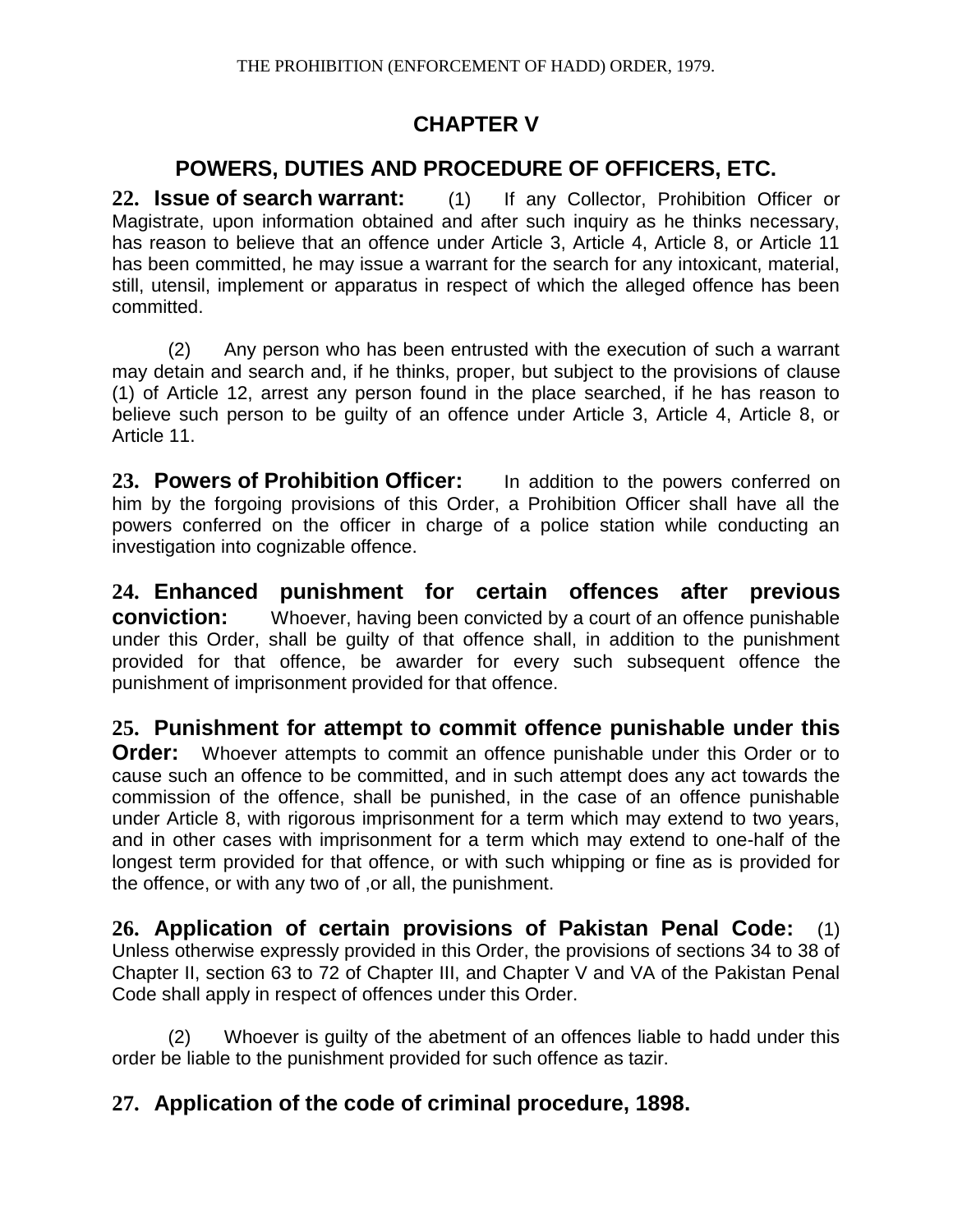#### THE PROHIBITION (ENFORCEMENT OF HADD) ORDER, 1979.

(1) Unless otherwise expressly provided in this order, the provisions of the code of criminal procedure, 1898, hereinafter referred to as the said code, shall apply, mutates mutandis, in respect of cases under this order:

**Provided** that, if it appears in evidence that the offender has committed a different offence under any other law, he may, if the court is competent to try that offence and to award punishment therefore, be convicted and punished for that offence  $^7$ [:]

8 [**Provided** further that an offence punishable under Article 8 shall be triable by a court of session and not by a magistrate authorised under section 30 of the said code and an appeal from an order under that Article  $9$ [or from an order under any other provision of this order which imposes a sentence of imprisonment for a term exceeding .<br>two years]<sup>3</sup> shall lie to the Federal Shariat Court:

**Provided** further that a trial by a court of session under this order shall ordinarily be held at the Headquarter of the Tehsil in which the offence is alleged to have been committed. $]^{2}$ 

(2) The provision of the said code relating to the confirmation of the sentence of death shall apply, mutates mutandis, to the confirmation of a sentence under this order.

(3) The provision of sub-section (3) of section 391 or section 393 of the said code shall not apply in respect of the punishment of whipping awarded under this order.

(4) The provision of chapter XXIX of the said code shall not apply in respect of the punishment awarded under Article 8.

**28. Indemnity:** No suit, prosecution or other legal proceeding shall lie against a Provincial Government, a police officer, a Prohibition Officer or any other officer in respect of anything, which is in good faith done under this order or the rules, made there under.

**29. Order to override other laws:** This order shall have effect notwithstanding anything contained in any other law for the time being in force.

**30. Presiding officer of court to be a Muslim:** The presiding officer of the court by which a case is tried, or an appeal is heard, under this order shall be a Muslim: **Provided** that, if the accused is a non-Muslim, the presiding officer may be a non-Muslim.

 $\overline{a}$ <sup>7</sup> Substituted by Prohibition (Enforcement of Hadd) (Amendment) Order, 1980 (P.O. No. 5 of 1980), Art. 2 for ".".

<sup>&</sup>lt;sup>8</sup>Inserted by Prohibition (Enforcement of Hadd) (Amendment) Order, 1980 (P.O. No. 5 of 1980), Art. 2. <sup>9</sup>Inserted by Prohibition (Enforcement of Hadd) (Amendment) Order, 1982 (P.O. No. 6 of 1982), Art. 2.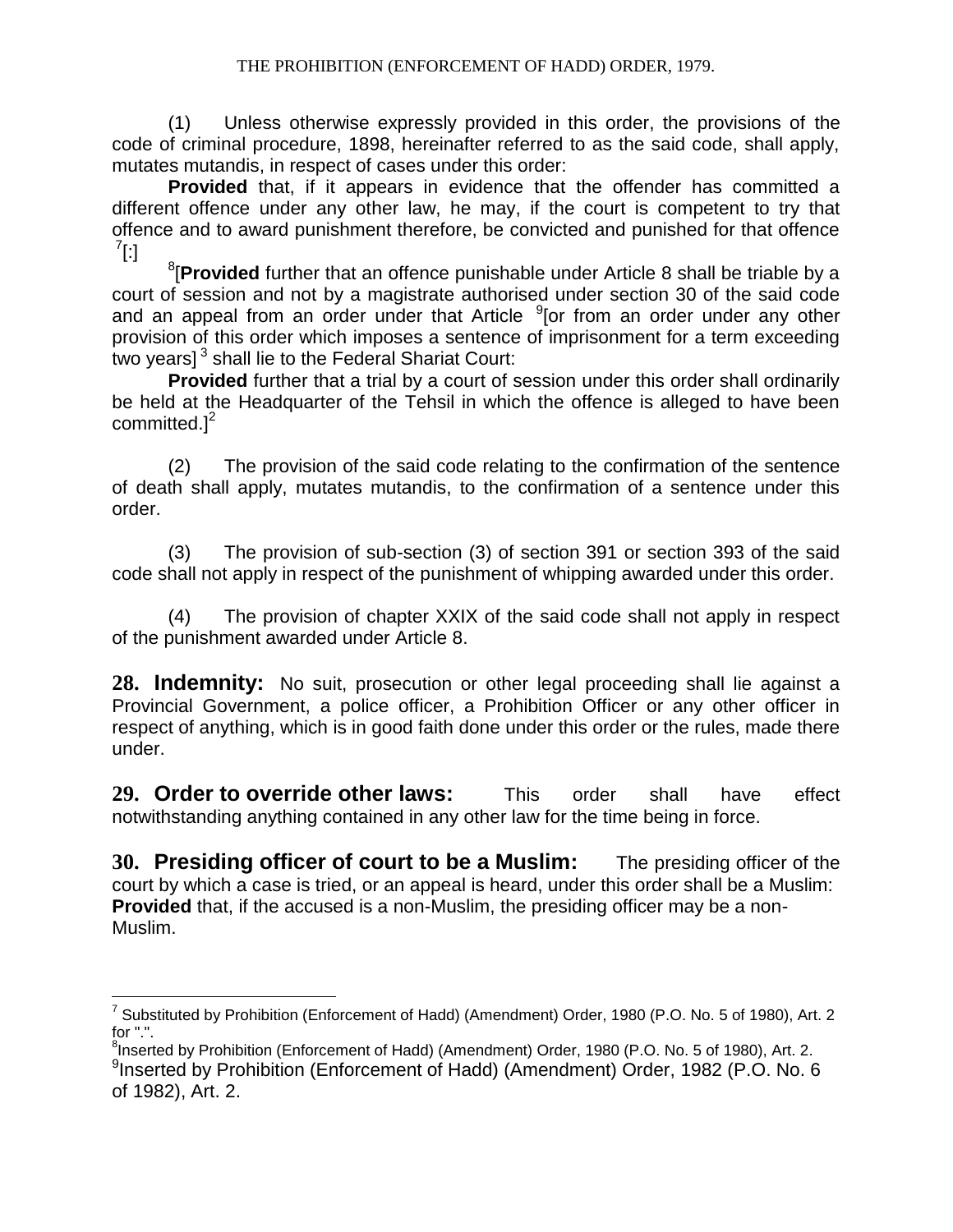**31. Power to make rules:** (1) The Provincial Government may, by notification in the official Gazette, make rules for the purpose of carrying into effect the provisions of this Order.

(2) In particular and without prejudice to the generality of the forgoing provision, the Provincial Government may make rules-

(a) for issue of lances and the enforcement of the conditions thereof;

- (b) prescribing the powers to be exercised and the duties to be performed by Prohibition Officer in furtherance of the objects of this Order;
- (c) determining the local jurisdiction of prohibition Officer in regards to inquires and investigations;
- (d) authorizing any officer to exercise any power or perform any duty under this Order;
- (e) regulating the delegation by the Collector or other Prohibition Officers of any powers conferred on them by or under this Order;
- (f) declaring in what cases or classes of cases and to what authorities appeals shall lie from orders, whether original or appellate, passed by an authority other then a Court under this Order or under any rule made there under, or by what authorities such orders may be revised, and prescribing the time and manner of presenting appeals, and procedure for dealing therewith;
- (g) for the disposal of articles confiscated and of the proceeds thereof; and
- (h) examination of persons referred to in Article 12.

**32. Saving:** Nothing in this Order shall be deemed to apply to cases pending before any Court immediately before the commencement of this Order or to offences committed before such commencement.

- **33. Repeal:** The following laws are hereby repealed, namely:-
	- (a) The Prohibition Act, 1977;
	- (b) The Baluchistan Prohibition Ordinance, 1978;
	- (c) The Khyber Pakhtunkhwa Prohibition Ordinance, 1978;
	- (d) The Punjab Prohibition Ordinance, 1978; and
	- (e) The Sind Prohibition Ordinance, 1978.